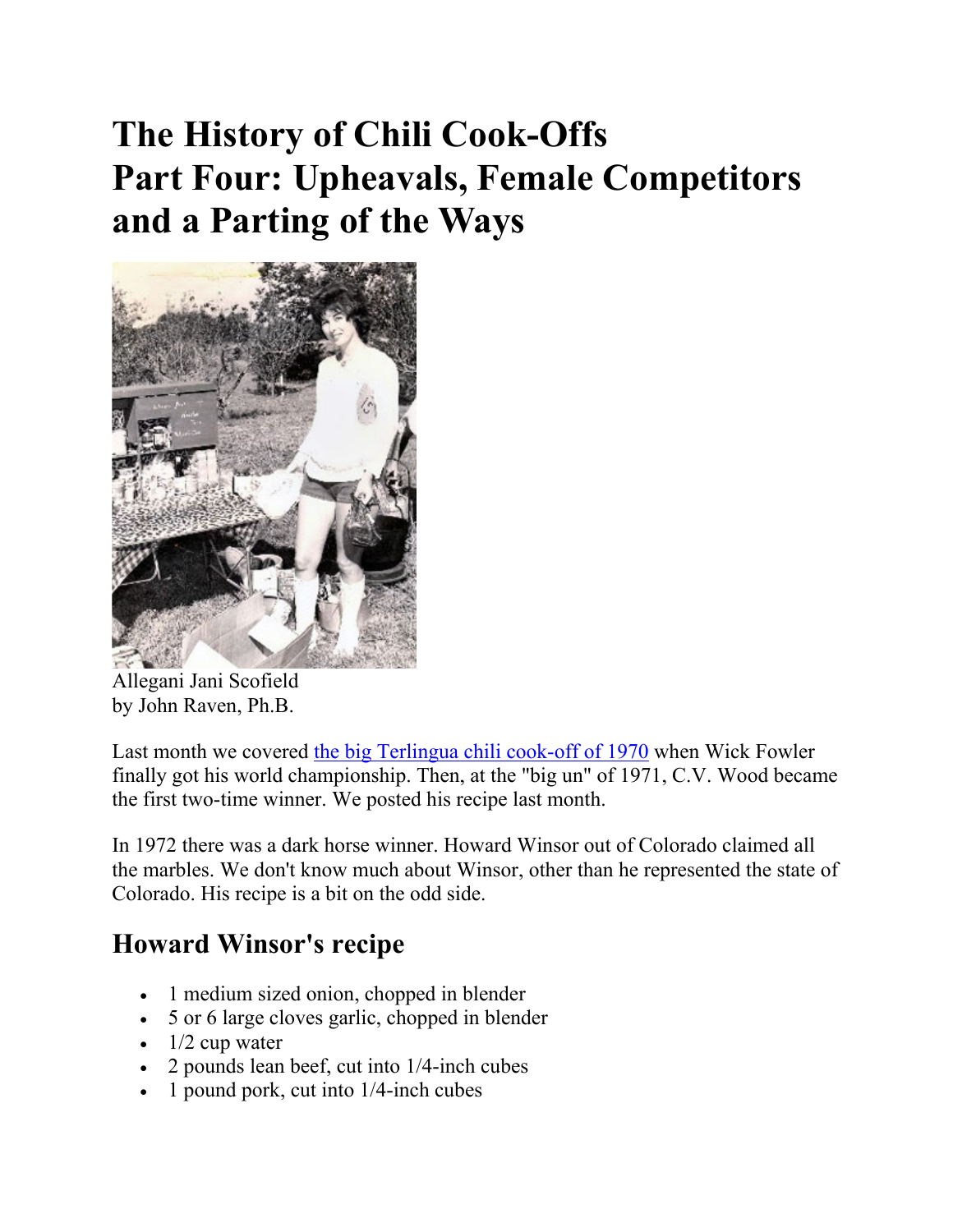- 7-ounce can Ortega brand green chilies, including liquid
- 5 or 6 jalapeño peppers
- $\bullet$  1 No. 2 can (14-1/4 ounces) whole tomatoes, chopped in blender
- 1 No. 303 can (16 ounces) whole tomatoes, chopped in blender
- 4 large bay leaves
- 1 tablespoon oregano
- 1 tablespoon salt
- 1 teaspoon cumin powder

Chop onion, garlic and water in blender. Cook until soft. Add meat; cook until it loses red color. Add green chilies and jalapeño peppers to the blender and puree to make a chile pulp. Add 1 cup chile pulp and tomatoes to meat; cook 20 minutes. Add other seasonings. Remove bay leaves about halfway through cooking time. Use covered pot; you might have to remove lid past part of cooking time if too thin. Total cooking time, approximately 3 hours. If you want to use beans, put in bottom of bowl before adding chili.

### **Buy Mexican Food Products Here**

### **Authentic Mexican spices at MexGrocer.com**

This recipe is very odd for having won the world championship of the "Bowl of Red". It contains no red chiles. This is more a "chile verde" or green chili which, as we all know, lives in New Mexico and Arizona. More than likely the judges here were newcomers who were over-tequilaed and undereducated. Such a concoction would not even be placed on a judging table today.

### **Chili gains an "L"**

In 1973 Joe De Frates of Illinois was invited to participate in the Terlingua contest. Mr. DeFrates was the power behind the Chilli Man Chilli Company. The DeFrates chili works had roots in Texas. The Chilli Man business marketed canned chilli and a chilli mix.

DeFrates had the shortest and simplest recipe in Terlingua history.

### **Chilli Man's Winning Chilli**

- 1 pound ground beef
- 1-1/4-ounce envelope Chilli Man Chilli Mix<sup>\*</sup>
- 1 8-ounce can Hunts tomato sauce
- 1 dash Tabasco sauce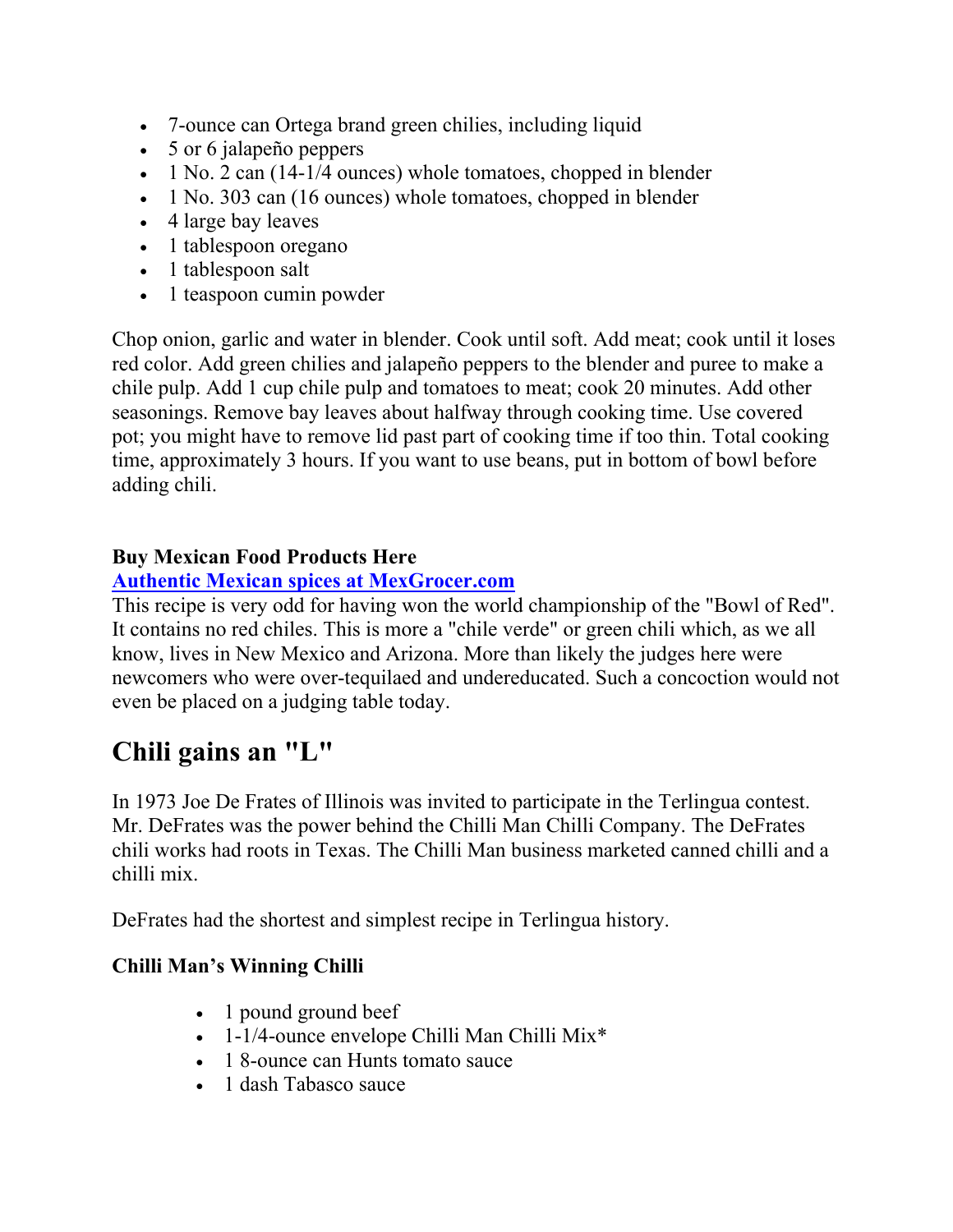Brown meat in heavy skillet. Stir in contents of chili mix and tomato sauce. Simmer for 1 hour and add Tabasco.

\* The ingredients of the chilli mix are unknown.

I had the good fortune to meet Joe DeFrates in person at Terlingua in 1974, and I traded some communications with him on several occasions. He was quite a nice gentleman. The Chill Mman Company is still in business today.

#### **One for the ladies and several for the road**

The year 1974 was a monumental year in the history of the Terlingua chili contest. Not only was a woman allowed to compete, but she won the whole shooting match. Also, the organization running the contest had a parting of the ways.

By virtue of winning third place at the big Luckenbach Ladies Chili Bust, Allegani Jani Schofield was invited to compete at Terlingua.

My first trip to Terlingua was in 1974. I had the good fortune of having the company of Yeller Dog Marsh and Shorty Fry for the trip. Both were chili legends at the time. Then, as today, it is a long way to Terlingua no matter where you start, and it was a Twilight Zone trip all the way. Someday I may talk about it, but several of the persons involved are still around, so I'll just keep it under my hat for a while longer.

The aforementioned Allegani Jani Schofield and her Hot Pants Chili opened the door for female chili cooks. She won the first prize. (For the younger reader, "hot pants" were what short shorts were called for a while back in the 70's.]

### **Allegaini Jani's Hot Pants Chili**

- 4 pounds stew meat, ground once
- 3 onions, chopped
- 2 tablespoons oil
- salt and pepper to taste
- 2 heaping teaspoons cumin seeds
- 6 cloves garlic, mashed
- 1 can Hunts tomatoes
- 1 teaspoon sugar
- $\bullet$  1/2 can beer
- 2 packs chili powder
- 3 teaspoons mole paste (available in stores stocking Mexican groceries, or just make your own mole)
- 1 teaspoon Tabasco sauce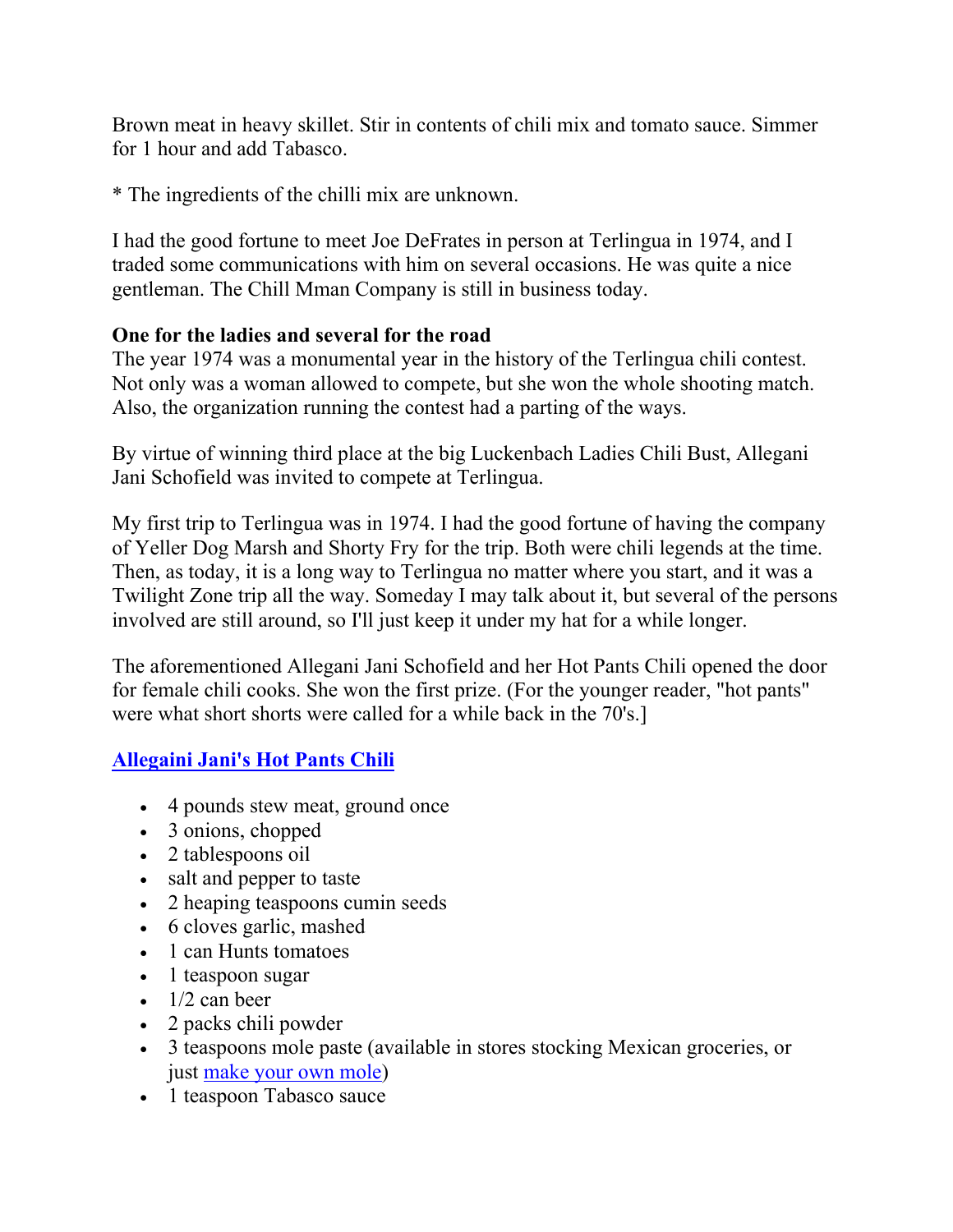- 1 teaspoon salt
- 1 quart water
- 4 jalapeño peppers, chopped
- 1/2 cup masa flour (available in stores stocking Mexican groceries)

Brown meat and onions in oil. Season with salt and pepper. Using a molcajete (a Mexican grinding tool), grind cumin seeds and garlic with a little water. Add to meat.

In a blender, combine tomatoes, sugar, beer chili seasoning and chili powder. Add to stew along with mole paste, Tabasco sauce, salt and water and jalapeño peppers.

Cook for 2-1/2 hours, stirring well from time to time. At the end of the cooking time, make a runny paste of masa water, adding it to the stew to thicken it. Stir the stew rapidly while adding the paste to keep it from getting lumpy. Cook 30 minutes more.

### **A Nation Divided**

Behind the scenes of the 1974 chili competition there was dissention in the leadership. Frank X. Tolbert and C.V. Woods were butting heads over how the contest should be conducted and over who was hogging the media to advertise whatever they were advertising. (Terlingua and chili were big news in the early years. For the 1974 contest, NBC news dispatched their ace field reporter Haywood Hale Brune to cover the story. Brune was sort of the Willard Scott of the day, only better. The national TV cameras were on hand. There was a very quick glimpse of me standing in the crowd that was shown all over the nation.)

After a heated exchange, Tolbert told Woods to just take the cook-off to California and that he, Tolbert, wanted no further part of it. Woods took the cook-off to California along with the name "World Championship Chili Cook-Off". The California faction took up the title of International Chili Society.

In this same time frame, the Texas chili cooks began to organize. The First and Only International Chili Convention was held in San Antonio, and out of the convention came a set of rules that would put some uniformity in the competitions. The base of the rules boiled down to using the one-to-ten point scoring system.

The San Marcos Texas Chilympiad Committee was appointed to keep track of the cook-offs and put out a calendar of the events scheduled. (As best I can determine, there were only twelve chili cook-offs in the whole world in 1974.)